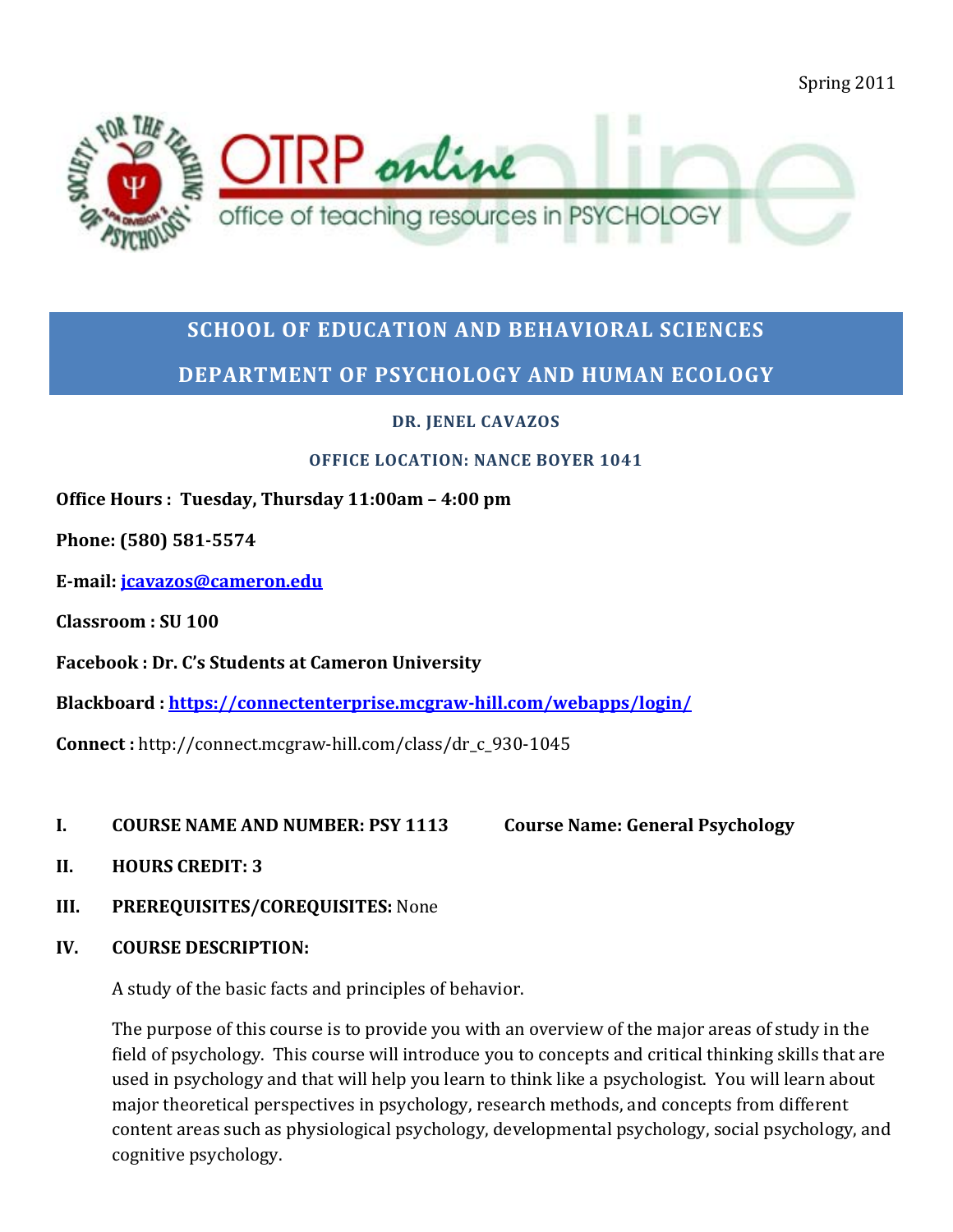Understanding some of the major concepts in psychology should prove beneficial for understanding the mental processes and behavior of people, as well as providing a framework for future studies in this field. This course should help you to develop insights into understanding learning and memory, personality, stages of human development, stress and its effects, behavior in groups, and psychological disorders. Thus, the course will expose you to information that is not only interesting but also useful in "the real world."

#### **V. SPECIFIC LEARNING OBJECTIVES AND RELATED STANDARDS:**

**A.** Interrelate concepts from diverse fields and cultures and rationally integrate them into a unified meaningful whole.

**B.** Solve problems by applying logic and information.

**C.** Make judgments about the value of ideas and recognize possible biases that might influence those judgments.

**D.** Identify moral issues and common standards of moral judgment and be aware of common errors of moral reasoning.

#### **VI. TEACHING STRATEGIES:**

This course will be primarily lecture based. We will employ class discussions as appropriate, but this will not be used to determine a grade. We will be using Connect Blackboard to complete interactive homework activities, submit written assignments, receive assignment feedback, keep track of grades, and to access other resources (syllabus, web links, etc.). PowerPoint will be used in the classroom.

#### **VII. REQUIREMENTS AND ASSIGNMENTS:**

*Exams:* There will be four quarterly exams, each covering approximately one-quarter of the course material. The fourth exam will be given during finals week, but will not be comprehensive or more heavily weighted. Exams will be 50 multiple-choice questions, worth 150 points each (600 points total). The questions will require not only recognition of concepts and correct answers, but will be designed to test comprehension and application of concepts as well. Material for the exams will be drawn from the text, the lectures, and the classroom experiences. There will be no make-up exams except as mandated by University policy for University-excused absences, religious holidays and major illnesses. Students should contact the professor **prior** to the scheduled exam if possible, or within 24 hours of missing the exam due to accident or illness, to schedule a makeup exam. *Note: Unless specifically approved by me prior to the exam, use of electronic devices (e.g., cell phones, PDAs, iPods, and the like) during the exam is strictly prohibited and will result in your exam being taken from you immediately.*

*Writing Assignments:* There will be two writing assignments for the course, worth 85 points each (a total of 170 points). Writing assignments are designed to get you thinking in depth about topics as we go along and to give you some writing experience. The writing assignments should be **a minimum of 1000 words in length**, typed (double-spaced), in a "normal" 12-point font**.**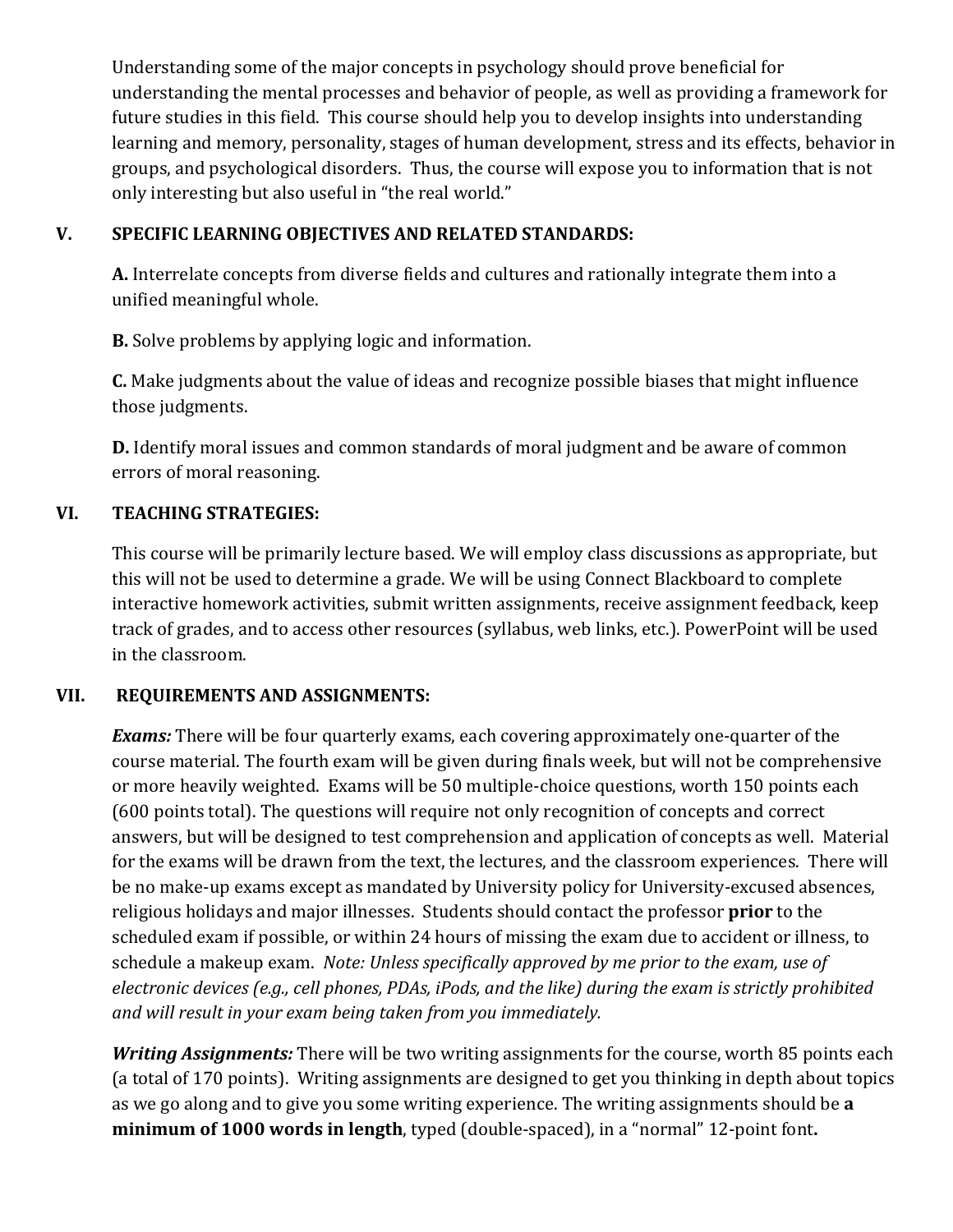#### *Writing Assignment 1:*

- 1. Find two examples of classical conditioning and two examples of operant conditioning in the media (from a TV show, commercial, or print ad).
- 2. Describe the media source **in detail** assume that your audience has not seen it.
- 3. For the two classical conditioning examples:
	- a. Identify the NS, UCS, UR, CS, and CR.
	- b. Explain why each part was given each label (example: "the bell would be the NS because it didn't mean anything to the dogs before conditioning…").
	- c. Discuss how the conditioned behavior might be extinguished (or "un-conditioned").
- 4. For the two operant conditioning examples:
	- a. Identify and explain the type of consequence given (positive or negative, reward or punishment).
	- b. Identify and explain the schedule of reinforcement used (ratio or interval, fixed or variable).
	- c. In general, which type of consequence do you feel is the most effective? Which type of reinforcement schedule do you feel is the most effective? Why?

## *Writing Assignment 2:*

1. Take the Big Five Personality Test given at<http://www.outofservice.com/bigfive/>

2. Outline and describe the results. Do you agree or disagree with the findings? What aspects of your personality (if any) were confirmed? What aspects of your personality (if any) were contradicted?

3. Discuss your personality traits in terms of **genetics** and **environment**. What traits do you share with your parents and siblings? What traits do you **NOT** share? For the unshared traits, how do you think you got these traits?

4. Discuss your opinion of the Big Five trait theory. Do you think it is a good descriptor of a person's personality, or is it incomplete? How do you think the Big Five trait theory compares to the other personality theories discussed in class? Justify your answer using your notes from class and information from the textbook.

*Turning In Your Writing Assignments***:**

- Assignments are **due by 5 p.m.** on the due date. All assignments should be turned in through Blackboard in one of the following file formats (otherwise I cannot open your file): MS Word file (.doc or .docx), text file (.txt), or rich text file (.rtf). *E-mailed assignments will not be accepted.*
- Submit papers into the **appropriate assignment area** (i.e., Writing Assignment 1 should be submitted under Writing Assignment 1); be sure to include your name on your actual document.
	- Do not type your assignment directly into the writing box in Blackboard; upload the file using the "Attach File" button, and then click "submit."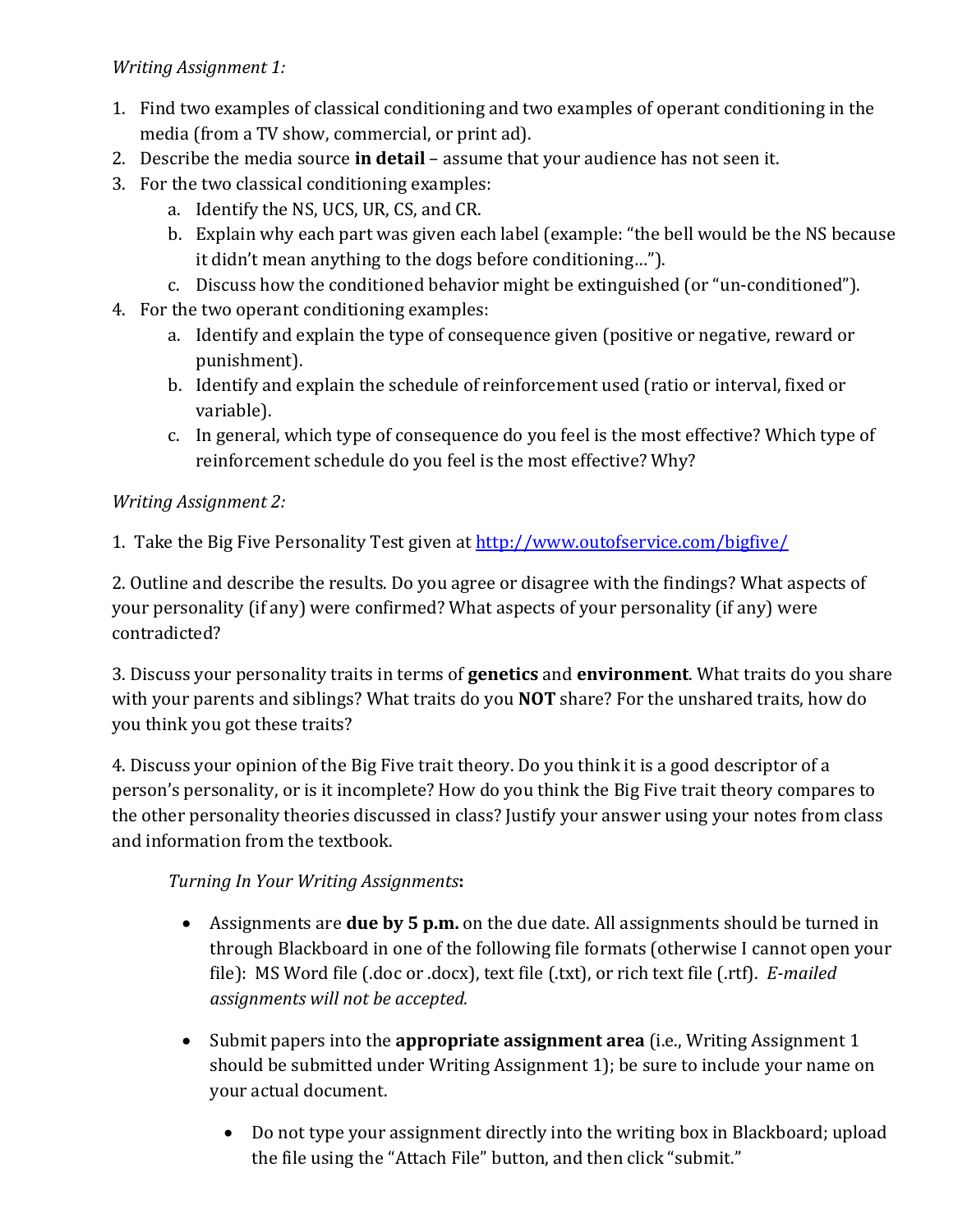- Late papers can be turned in, but a late penalty will apply:
	- 5 point penalty per day late
	- Papers will not be accepted after 5 days from due date

*Please note:* All writing assignments will be submitted to a plagiarism check program. **Please do your own work.** If an outside source of any kind is used (besides the textbook), it **must be cited.** If you have any questions on correct citation methods, please see me.

*Connect Assignments:* There will be several assignments that will be completed online in Connect Blackboard. These assignments will take two forms:

- 1. *Interactive Exercises:* Interactive demonstrations followed by a few multiple-choice questions relating to each demonstration. Scores are calculated based on number of correct answers given to multiple-choice questions.
- 2. *LearnSmart Modules:* Interactive "flashcards" designed to help you review the material learned in each chapter. The LearnSmart system adjusts to your level of knowledge; scores are assigned based on a mastery percentage.
	- a. Go here to download the **iphone app:** <http://ax.itunes.apple.com/us/app/learnsmart/id365879172?mt=8>
- 3. *Practice Quiz:* A practice quiz is given for each unit; this quiz will give you a short example of the types of questions that you may find on the exams. The practice quiz can be taken multiple times, until the desired score is achieved.

These assignments are given in Units (a "unit" is from one exam to the next exam). Units 1- 3 are worth 50 points each; Unit 4 is worth 65 points (215 total points). All assignments for each Unit will be due by 5pm on the day of the exam itself. The Connect system and LearnSmart assignments will be explained in more detail later.

**VIII. EVALUATION/GRADING:** Final course grades are based on:

- Four exams (total 600 points)
- Two writing assignments (170 total points possible),
- Connect assignments (215 points possible)
- Pretest Quiz (15 points)

A total of 1000 points are possible in the course:

A: 90 - 100% [900 - 1000 pts]

- B: 80 89% [800 899 pts]
- C: 70 79% [700 799 pts]
- D: 60 69% [600 699 pts]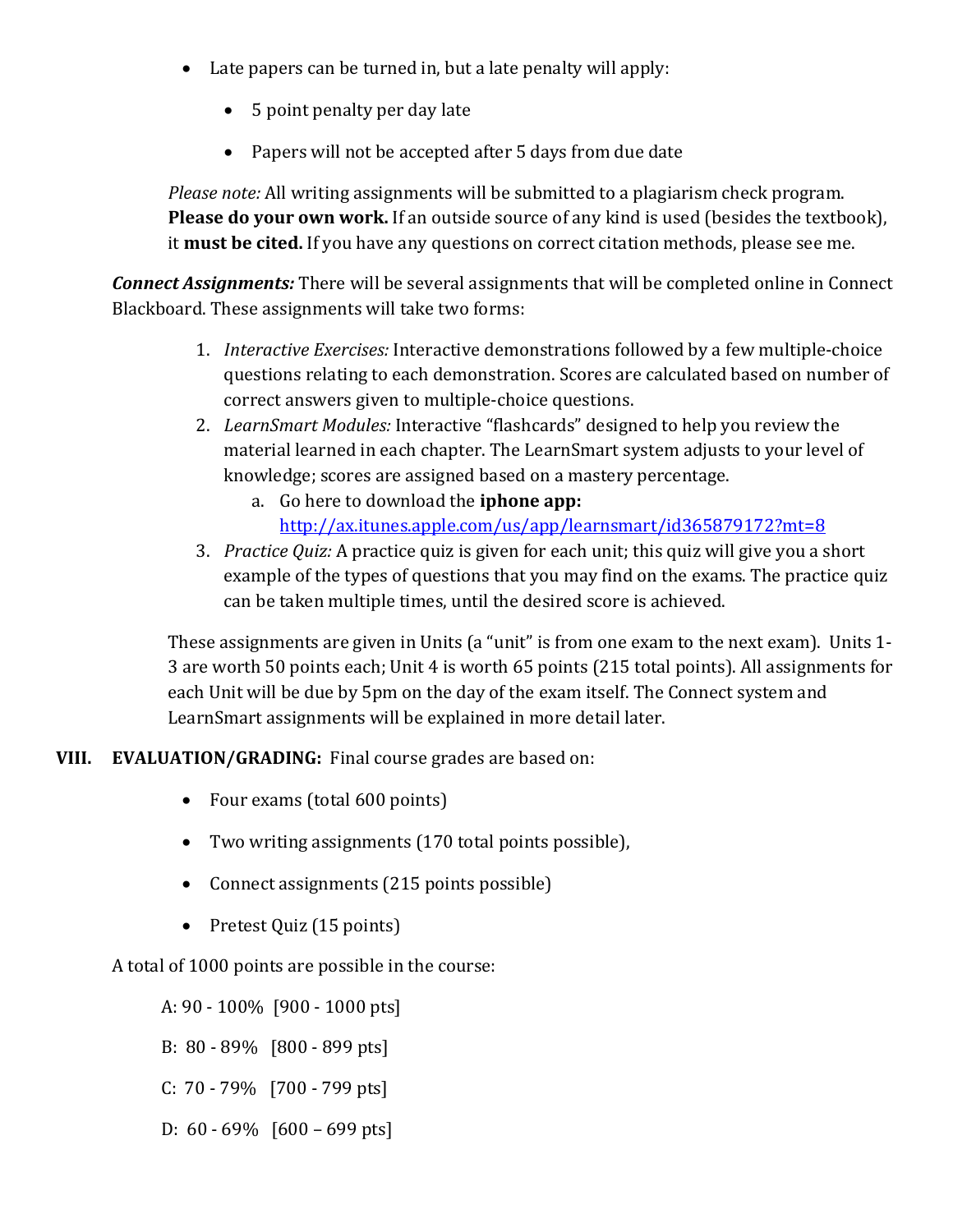- **IX. ATTENDANCE/PARTICIPATION POLICY:** Clearly, you are in college now, and can decide for yourself whether or not to come to class. Attendance will not be taken and will not count toward your grade. However, my job is to teach you and I cannot do that if you are not present. There will be class demonstrations, discussions, and films designed to enrich your learning experience. Further, the text for this course is thick with information; coming to class will help clarify concepts and focus your studying. **Students who come to class will earn better grades.** However, please do not come if you are not interested in learning. I would rather have an absent student than a student who is a disruption to others.
- **X. STATEMENT TO STUDENTS CONCERNING ACADEMIC DISHONESTY:** Each student is expected to engage in all academic pursuits in a manner that is above reproach. Students are expected to maintain complete honesty and integrity in the academic experiences both in and out of the classroom. Any student found guilty of academic dishonesty, including cheating and plagiarism, will be subject to disciplinary action. Additional information is provided in the CU Code of Student Conduct:

<http://www.cameron.edu/studentservices/handbook/codeofconduct>

Academic integrity means honesty and responsibility in scholarship. Here are the basic assumptions about academic work: (1) Students attend college in order to learn and grow. (2) Academic assignments exist for the sake of furthering this goal. (3) Grades exist to show how fully the goal is attained. (4) Thus, all work and all grades should result from the student's own effort to learn and grow. Academic work completed any other way is pointless, and grades obtained any other way are fraudulent.

Academic integrity means understanding and respecting these basic truths, without which no university can meaningfully exist. Academic misconduct -- "cheating" -- is not just "against the rules." It violates the assumptions at the heart of all learning. It destroys the mutual trust and respect that should exist between student and professor. Finally, it is unfair to students who earn their grades honestly. Academic dishonesty is a completely unacceptable mode of conduct and persons involved in academic dishonesty will be disciplined in accordance with University regulations and procedures. Discipline may include suspension or expulsion from the University. Academic dishonesty includes but is not limited to cheating (e.g., looking on another person's exam or allowing them to look on yours), plagiarism, the submission for credit of any work or materials that are attributable in whole or in part to another person (i.e., copying someone else's work, allowing someone to do your papers or take your exams for you), taking an examination for another person, any act designed to give unfair advantage to a student or the attempt to commit such acts.

Please also be aware that all written work will be submitted to the anti-plagiarism software used by the university. If your work is copied from an internet source or another student, the software will detect that and I will proceed with an academic misconduct investigation. **Please do your own work.**

*Note:* I do not allow students to take copies of the exams out of the classroom or to submit them to exam files. Thus, please understand that to do so, or to use copies of my exams outside of my classroom or offices, constitutes academic misconduct and will be handled accordingly.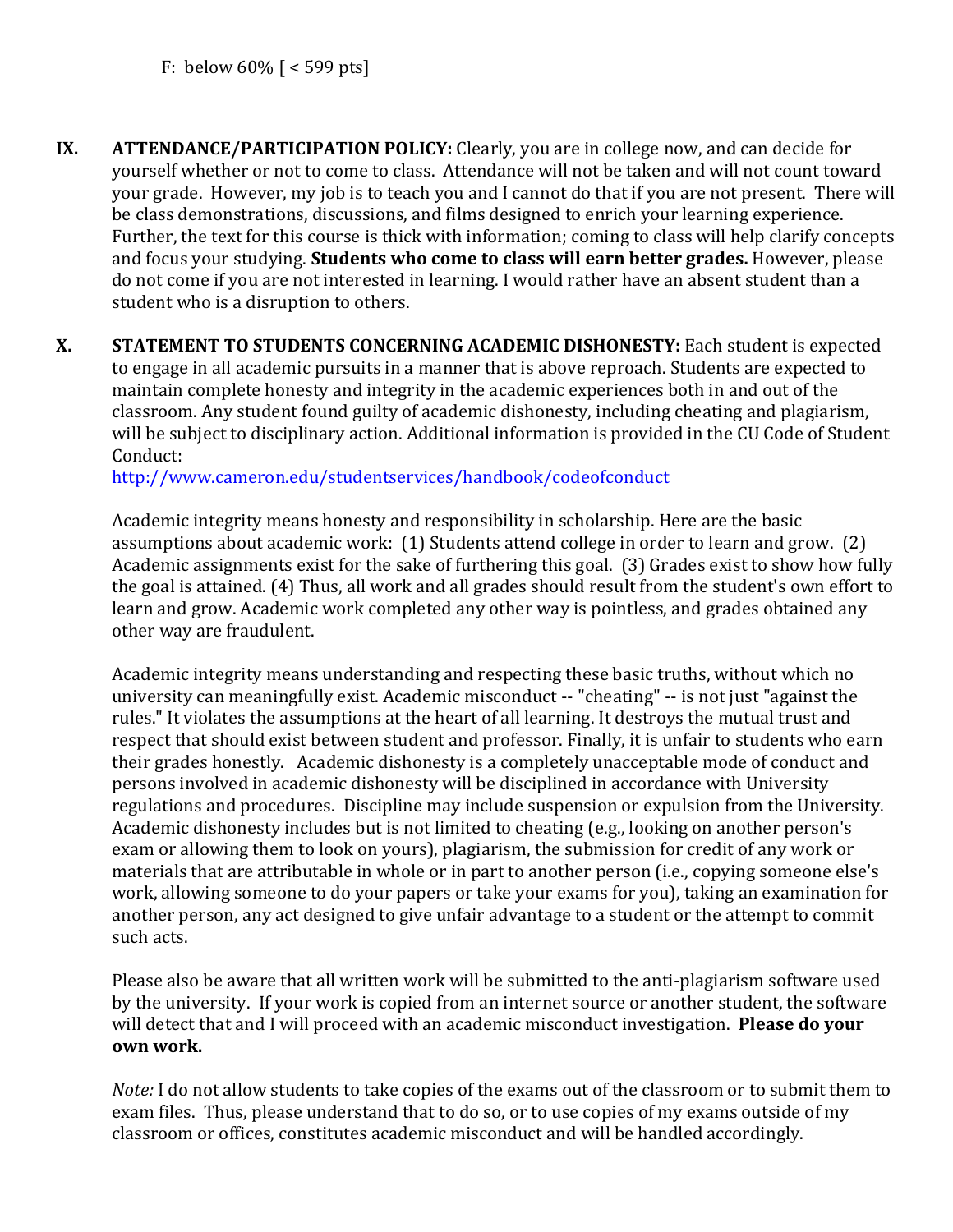#### **XI. COURSE OUTLINE AND SCHEDULE:**

| <b>Dates</b>  | <b>Topics</b>                                                         | <b>Assignments</b>                                                              |
|---------------|-----------------------------------------------------------------------|---------------------------------------------------------------------------------|
| 01/10 & 01/12 | Syllabus & Intro to Course<br>Chapter 1: The Science of<br>Psychology |                                                                                 |
| 01/07 & 01/19 | Finish Chapter 1<br>Chapter 2: The Brain and<br><b>Behavior</b>       |                                                                                 |
| 01/24 & 01/26 | Chapter 2                                                             |                                                                                 |
| 01/31 & 02/02 | Chapter 3: Sensation and<br>Perception<br>Exam 1                      | Exam 1:02/02<br>Connect Unit 1: 02/02 5pm                                       |
| 02/07 & 02/09 | Chapter 5: Learning                                                   |                                                                                 |
| 02/14 & 02/16 | Chapter 6: Memory                                                     | <b>Writing Assignment 1: 02/18</b>                                              |
| 02/21 & 02/23 | Chapter 7: Thinking, Intelligence,<br>and Language                    |                                                                                 |
| 02/28 & 03/02 | Exam 2<br>Chapter 4: States of<br>Consciousness                       | Exam 2:02/28<br>Connect Unit 2: 02/28 5pm                                       |
| 03/07 & 03/09 | Chapter 4<br>Chapter 8: Human Development                             |                                                                                 |
| 03/14 & 03/16 | <b>Spring Break!</b>                                                  | <b>Spring Break!</b>                                                            |
| 03/21 & 03/23 | Chapter 8                                                             |                                                                                 |
| 03/28 & 03/30 | Chapter 10: Personality                                               |                                                                                 |
| 04/04 & 04/06 | Exam <sub>3</sub><br>Chapter 9: Motivation and<br>Emotion             | Exam 3:04/04<br>Connect Unit 3: 04/04 5pm<br><b>Writing Assignment 2: 04/08</b> |
| 04/11 & 04/13 | Chapter 11: Social Psychology                                         |                                                                                 |
| 04/18 & 04/20 | Chapter 12: Psychological<br><b>Disorders</b>                         |                                                                                 |
| 04/25 & 04/27 | Chapter 13: Therapies                                                 |                                                                                 |
| 05/02 & 05/04 | <b>Finals Week</b>                                                    | Exam 4<br><b>Connect Unit 4: Exam Day 5pm</b>                                   |

**XII. ADA STATEMENT:** It is the policy of Cameron University to accommodate students with disabilities, pursuant to federal and state law. Students with disabilities who need classroom accommodations must make their requests by contacting the Office of Student Development at (580) 581-2209, North Shepler Room 314.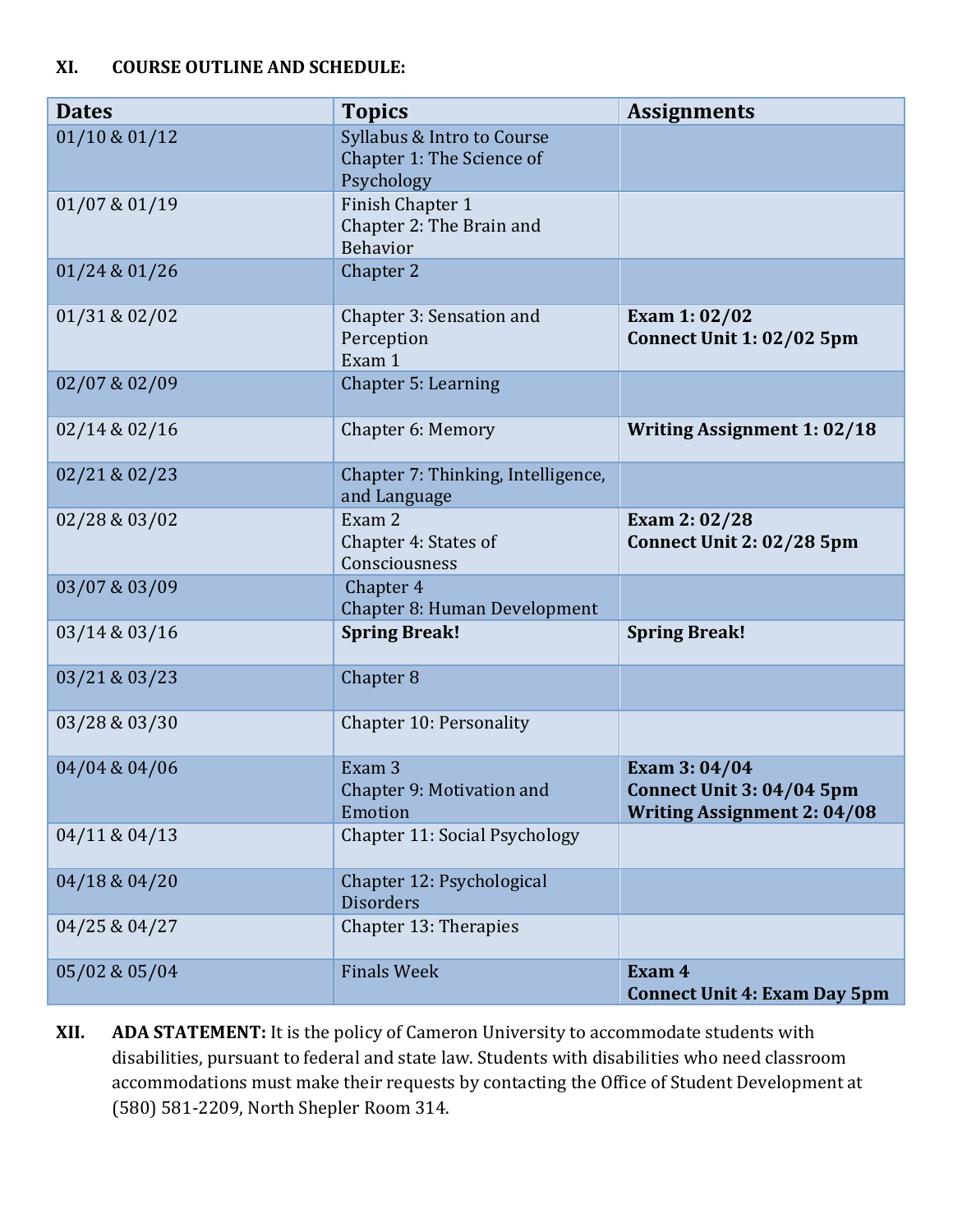#### **XIII. TEXTBOOK/MATERIALS:**

Required:

- 1. King, Experience Psychology (2010). McGraw-Hill Publishers.
- 2. Connect Blackboard. Connect access code comes bundled with new book or can be purchased separately through the Bookstore or through McGraw-Hill online.
	- o NOTE: there are two options for Connect access:
		- **Traditional Connect: Connect access only**
		- Connect Plus: Connect access plus e-book
			- Students can purchase **either the textbook or the e-book**; you do not need to purchase both. Please see FAQ section for more information.

**The instructor reserves the right, acting within the policies and procedures of Cameron University, to make changes in the course schedule or activities. All changes will be announced in class.**

# **FREQUENTLY ASKED QUESTIONS**

- What are my options for purchasing a textbook and Connect Blackboard access?
	- The bookstore has a "bundle" that consists of the textbook (new) and Connect Plus (Connect + ebook)
	- Connect Plus access (Connect + e-book) can be purchase separately (without a print text) at the bookstore
	- Textbook (used or new) can be purchased with Connect (basic; no e-book) at the bookstore
	- **Connect access is required. Access to a text (either print or e-book) is required. How you gain access to these materials is completely up to you.**
- So what are these LearnSmart modules, anyway?
	- LearnSmart is a system of dynamic flashcards. By "dynamic," it means that they adjust to your level of knowledge – get a question wrong, it gives you more questions. Get a question right, it moves you on to different concepts. The number of remaining cards represents concepts, not individual questions.
	- The time it takes each person to complete the modules depends on how much you know. More knowledge = fewer questions.
	- Your "score" is a **mastery score** (how much you know), **not a completion score** (how much you've done or how much you have left).
	- You will receive points for completing the module, regardless of how many questions you get right/wrong.
	- The buttons at the bottom asking how sure you are of your answer are used to help your level of metacognition (do YOU know what you do and don't know?). You can see your own data in the Reports section, but this data will not be used to calculate your grades.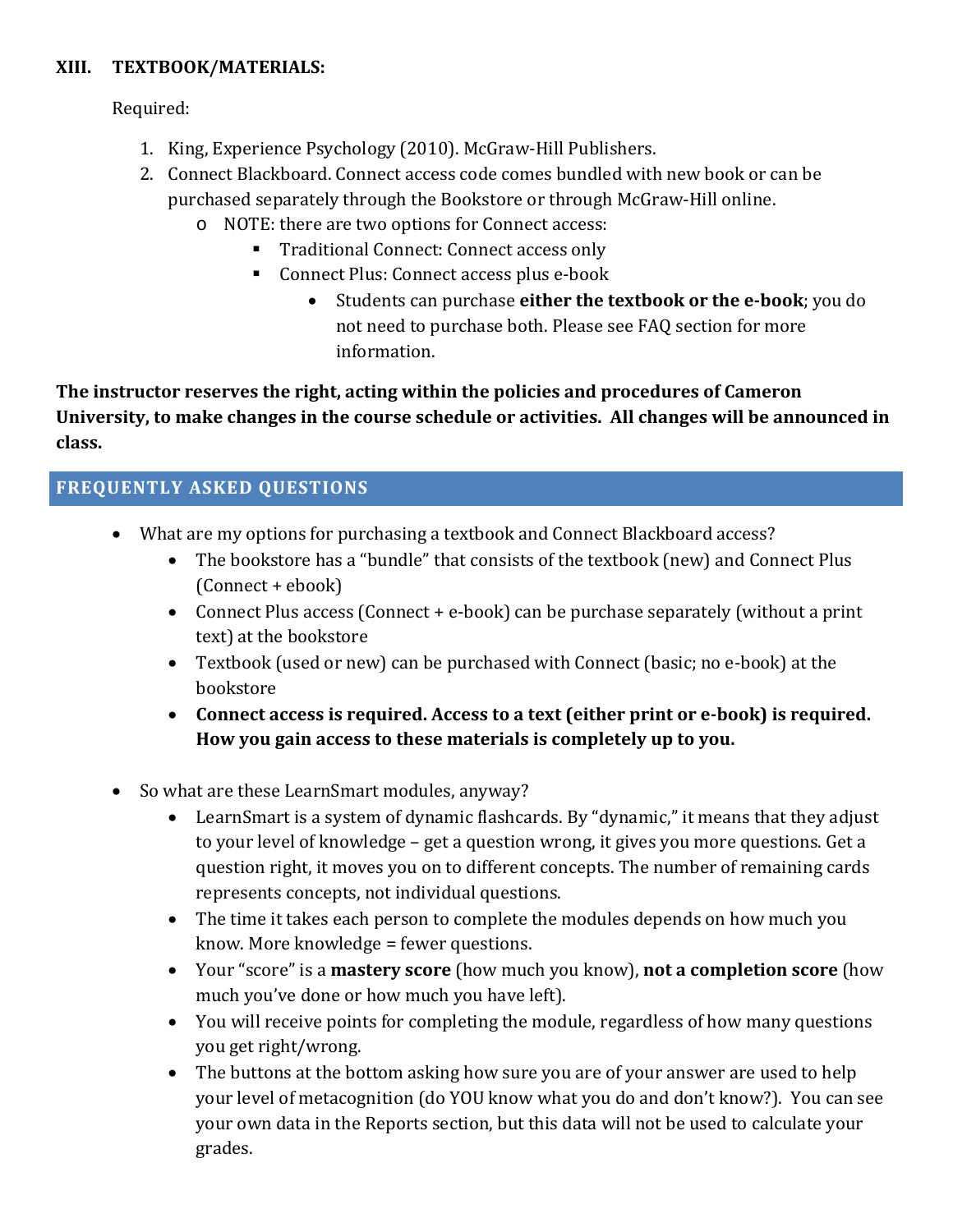- You can complete the modules a little bit at a time or all at once. You can even do it on your iphone!
- Why does our class have a different website other than the Blackboard site all my other classes use?
	- Blackboard is a course management system used by lots of different schools. Connect Psychology is a McGraw-Hill product (a book publishing company). Recently, Blackboard and McGraw-Hill created an integrated system to allow both systems to work together. This is why you don't have to log in to two different systems now.
	- However, Cameron University doesn't yet use the version of Blackboard used for the integration. So, we are using a different version that is hosted by McGraw-Hill. In other words, it's the same basic Blackboard system, but you have to go to a different website to access it. **This only applies for our class, not any other class.**
	- Because this system is new, a few glitches are likely. Also, as new users, you will be asked to complete surveys at various points during the class. These surveys will ask about your experiences with the system, and should be relatively painless to complete (you may even get prizes!).
- Will you take off points if the writing assignments aren't 1000 words?
	- Yes. I expect the questions to be answered completely, and it will take around 1000 words to do this. If your paper is too short, the questions are not being answered in enough detail, and you will lose points.
	- I will NOT take off points for your assignment being too long.
- Can I do extra credit papers at the end of the semester to bring my grade up?
	- No. Your grade is calculated based on the assignments given. There will be a **very few** opportunities for extra credit in class (usually participating in survey studies or other class activities). Other than this, no extra credit will be given.
- What is your policy on using electronics in the classroom?
	- Please feel free to bring your laptop and take notes. However, if I notice you playing games, surfing on facebook, or generally using the computer in a way that is distracting to other students around you, I will ask you to leave.
	- Many students find it helpful to record lectures using handheld audio recorders. Please feel free to do this if it will help your learning.
- How should I study for your exams?
	- First, the LearnSmart modules will help. Start doing them at least a few days in advance of the exam so that you aren't trying to cram too much in the night before the test.
	- Second, I ask **scenario-based questions using real-world examples.** I will not ask definitions, so you don't need to memorize them. I want you to be able to USE the information, not just recite it back to me. You will see some example questions during class to help prepare you for the types of questions you will see on the exams.